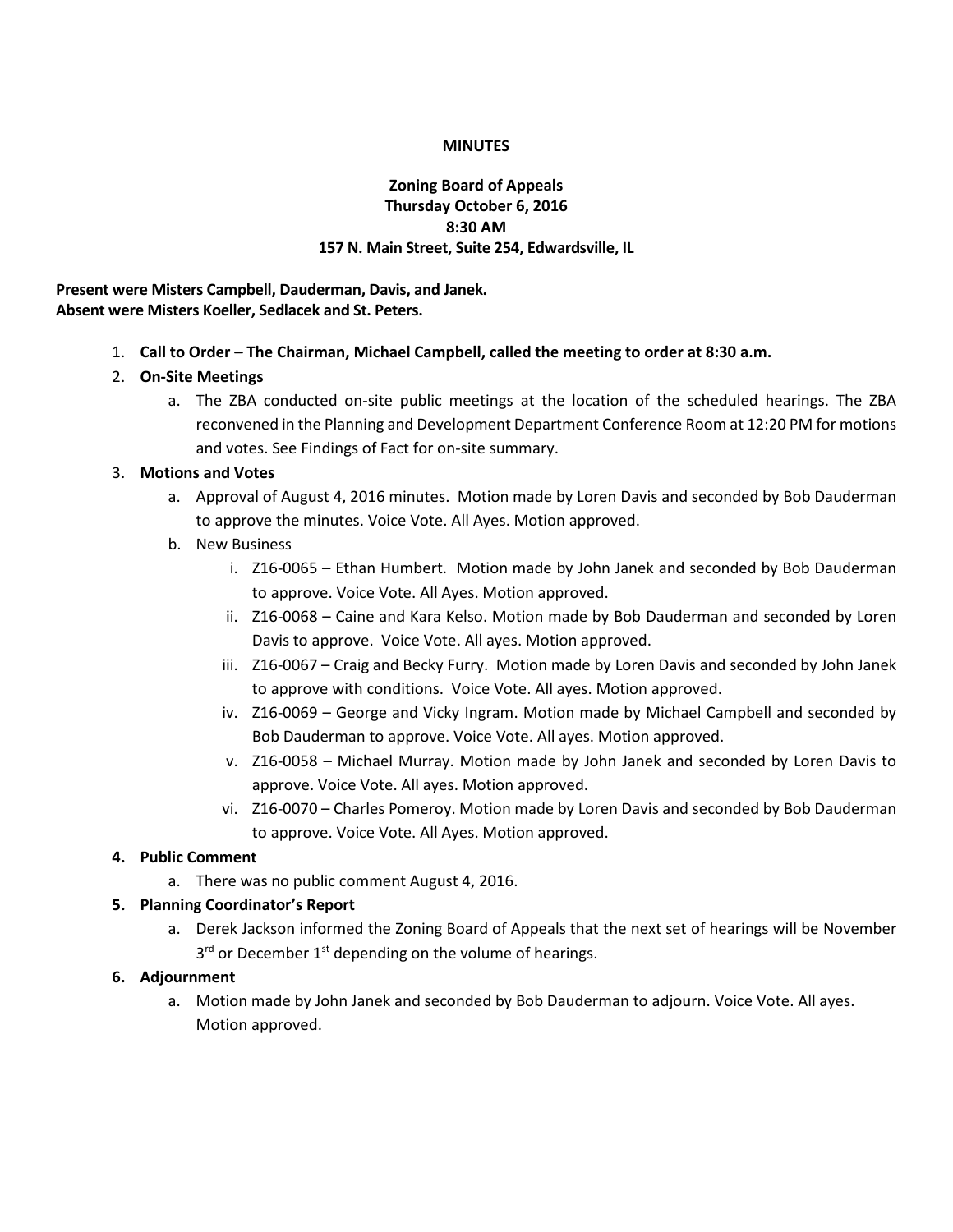**October 6, 2016**

**Finding of Fact and Recommendations**

**Mr. Michael Campbell, Chairman, called the meeting to order at 8:30 AM in the office of the Madison County Planning and Development Department.**

# **Present were Misters Campbell, Dauderman, Davis, and Janek. Absent were Misters Koeller, Sedlacek and St. Peters.**

The Board of Appeals, established by the Chairman and the Board of Supervisors and provided for under the terms of the Madison County Zoning Ordinance, 1963 and all subsequent amendments/revisions thereto does hereby submit the Reports and Recommendations on the following:

**File #Z16-0065 – Ethan Humbert (Wood River Township) File #Z16-0068 – Caine and Kara Kelso (Alhambra Township) File #Z16-0067 – Craig and Becky Furry (Pin Oak Township) File #Z16-0069 – George and Vicky Ingraham (Collinsville Township) File #Z16-0070 – Charles Pomeroy (Collinsville Township)**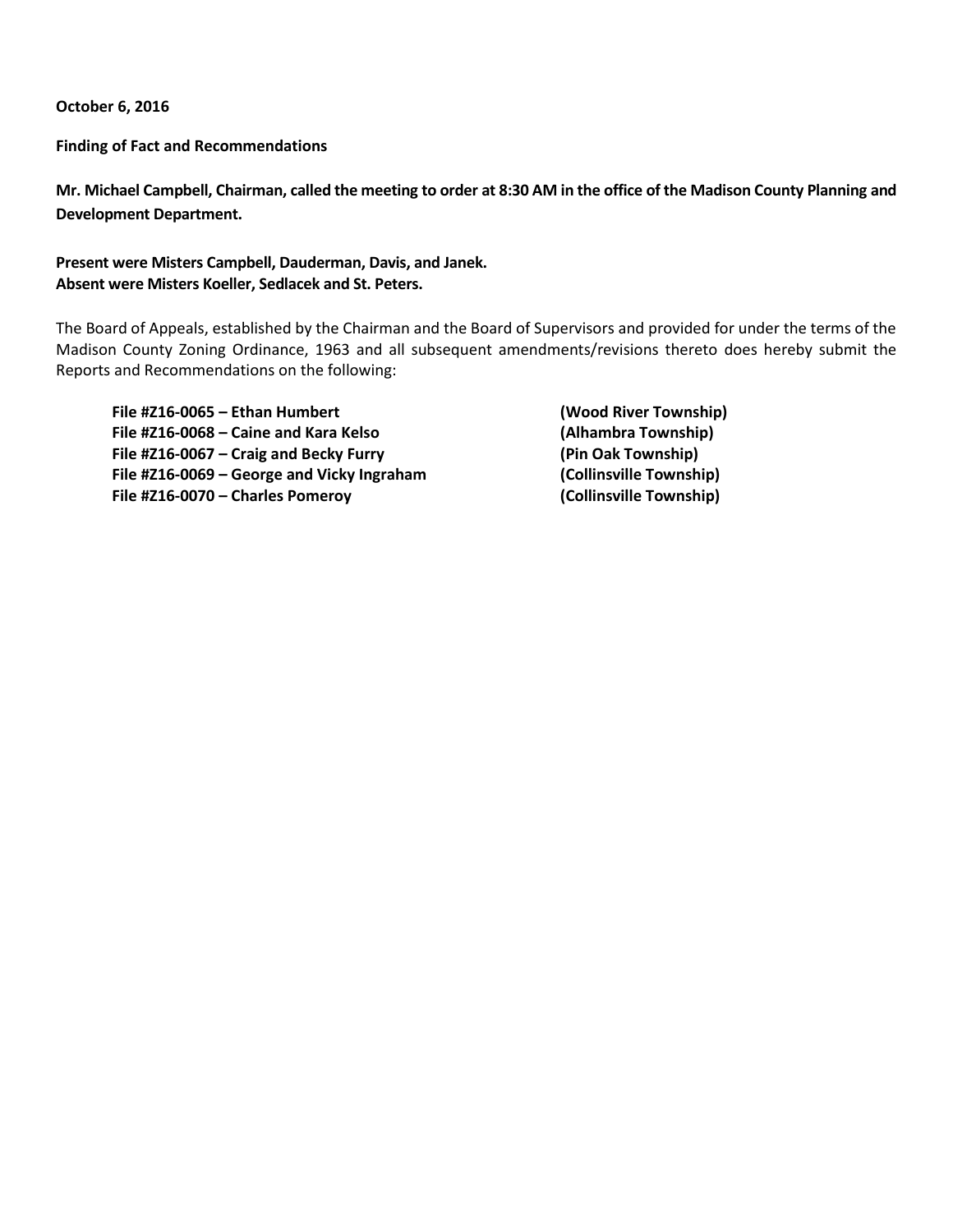## **Finding of Fact and Recommendations**

**Z16-0065 -** Petition of Ethan Humbert, applicant, and Steve Sweet, owner of record, requesting a Variance as per Article 93.031, Section (B), Item (7), of the Madison County Zoning Ordinance in order to build an addition to an existing building that will be 3 feet from the west property line instead of the required 10 feet. This is located in a B-3 Highway Business District in Wood River Township, more commonly known as **57 East Airline Drive, East Alton**, Illinois PPN#19-2-08-15-16- 401-005 **(13)**

A **motion** was made by Mr. Janek and seconded by Mr. Dauderman that the petition of Ethan Humbert be as follows: "Granted."

**The Finding of Fact of the Board of Appeals**: I. The notice of public hearing was posted on the property in accordance with the terms of the ordinance; II. The legal notice appeared in the newspaper and meets the requirements of the ordinance for publication; III. The adjoining property owners were notified by mail of the time and date of the public hearing; IV. Ethan Humbert, applicant, stated that his auto body repair shop is seeking to expand by attaching a building addition to the existing structure. Mr. Humbert stated that the addition would be three (3) feet from the west property line instead of the required ten (10) feet. Mr. Humbert explained that the setback variance would allow him to use the east portion of the property to access behind the building. Mr. Hubert stated that he spoke to the adjoining property owner to the west, the the Rosewood Heights Fire District, and that they are in support of the request; V. Justin Wilkinson, Kyle Roverson, and Christopher White spoke on behalf of the Rosewood Heights Fire District, adjoining property owner to the west at 45 E. Airline Drive. The Fire District spoke in support of the request and submitted a letter of support for the record; VI. Wenona Gossett, adjoining property owner to the north at 82 E. Airline Drive, spoke in favor of the request; VII. The Board of Appeals notes for the record that the proposed variance request would be compatible with the surrounding area; VIII. The Board of Appeals feels that to allow this request would not cause a detrimental effect on adjoining properties; IX. The Board of Appeals notes that the Comprehensive Plan, Madison County Zoning Ordinance, and the zoning file were taken into consideration. Voice Vote.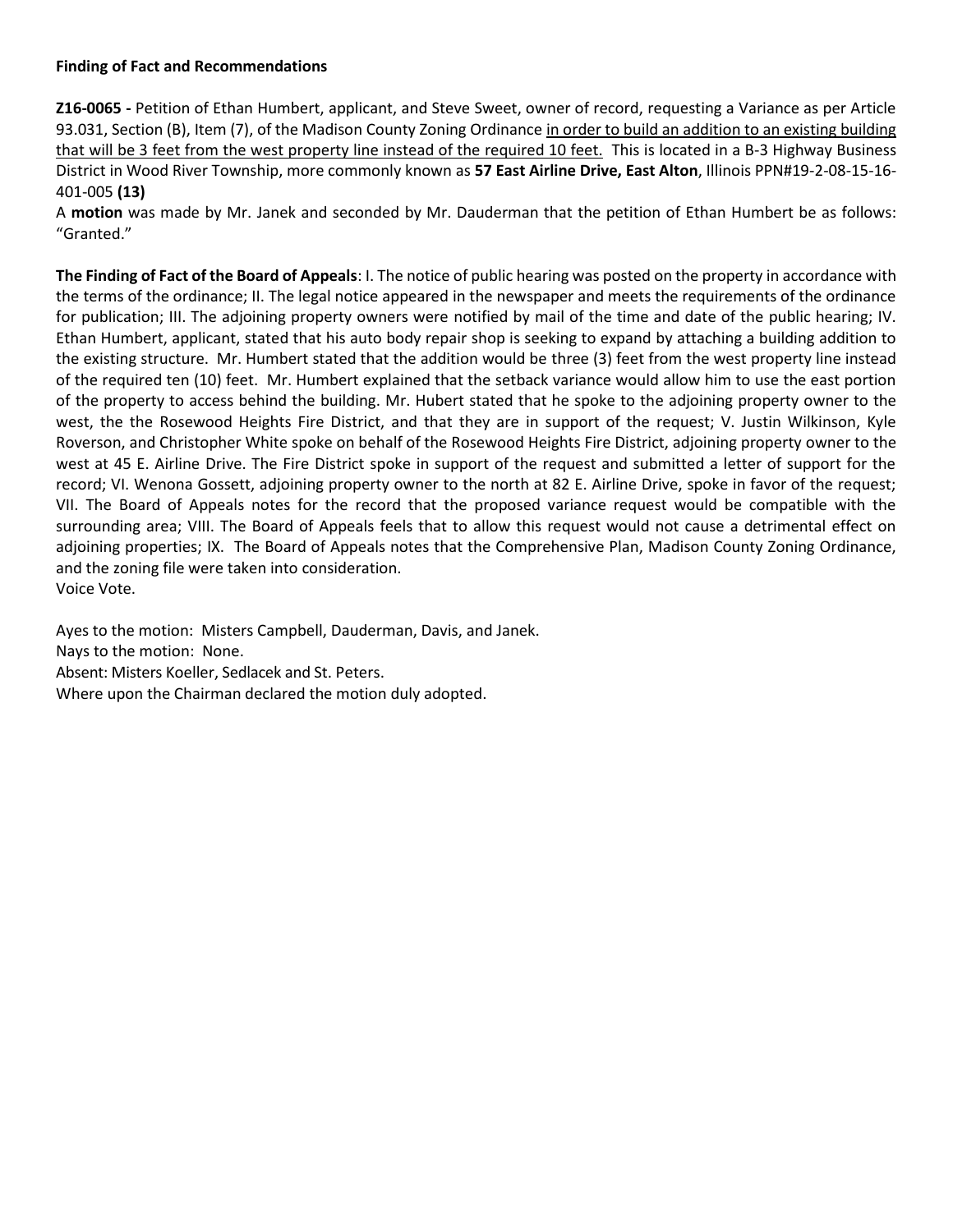### **Finding of Fact and Recommendations**

**Z16-0068 -** Petition of Caine and Kara Kelso, owners of record, requesting a Variance, as per Article 93.052, Section (H) of the Madison County Zoning Ordinance in order to construct a metal accessory building on site. This is located in a "R-3" Single Family Residential District in Alhambra Township, more commonly known as **6527 Dauderman Rd. Alhambra**, Illinois PPN# 07-1-11-11-04-401-003.001 **(04)**

A **motion** was made by Mr. Dauderman and seconded by Mr. Davis that the petition of Caine and Kara Kelso be as follows: "Granted."

**The Finding of Fact of the Board of Appeals**: I. The notice of public hearing was posted on the property in accordance with the terms of the ordinance; II. The legal notice appeared in the newspaper and meets the requirements of the ordinance for publication; III. The adjoining property owners were notified by mail of the time and date of the public hearing; IV. Caine Kelso, applicant and property owner, stated that he is seeking a variance in order to construct a metal accessory building in an "R-2" Single Family Residential District. Mr. Kelso stated that the subject property is three (3) acres in size, fitting the characteristics of the County's "A" Agriculture District which permits metal accessory structures; V. Roland Stoecklin, nearby property owner at 6512 Dauderman Road, spoke in favor of the request; VI. The Board of Appeals notes for the record that the proposed variance request would be compatible with the surrounding area; VII. The Board of Appeals feels that to allow this request would not cause a detrimental effect on adjoining properties; VIII. The Board of Appeals notes that the Comprehensive Plan, Madison County Zoning Ordinance, and the zoning file were taken into consideration.

Voice Vote.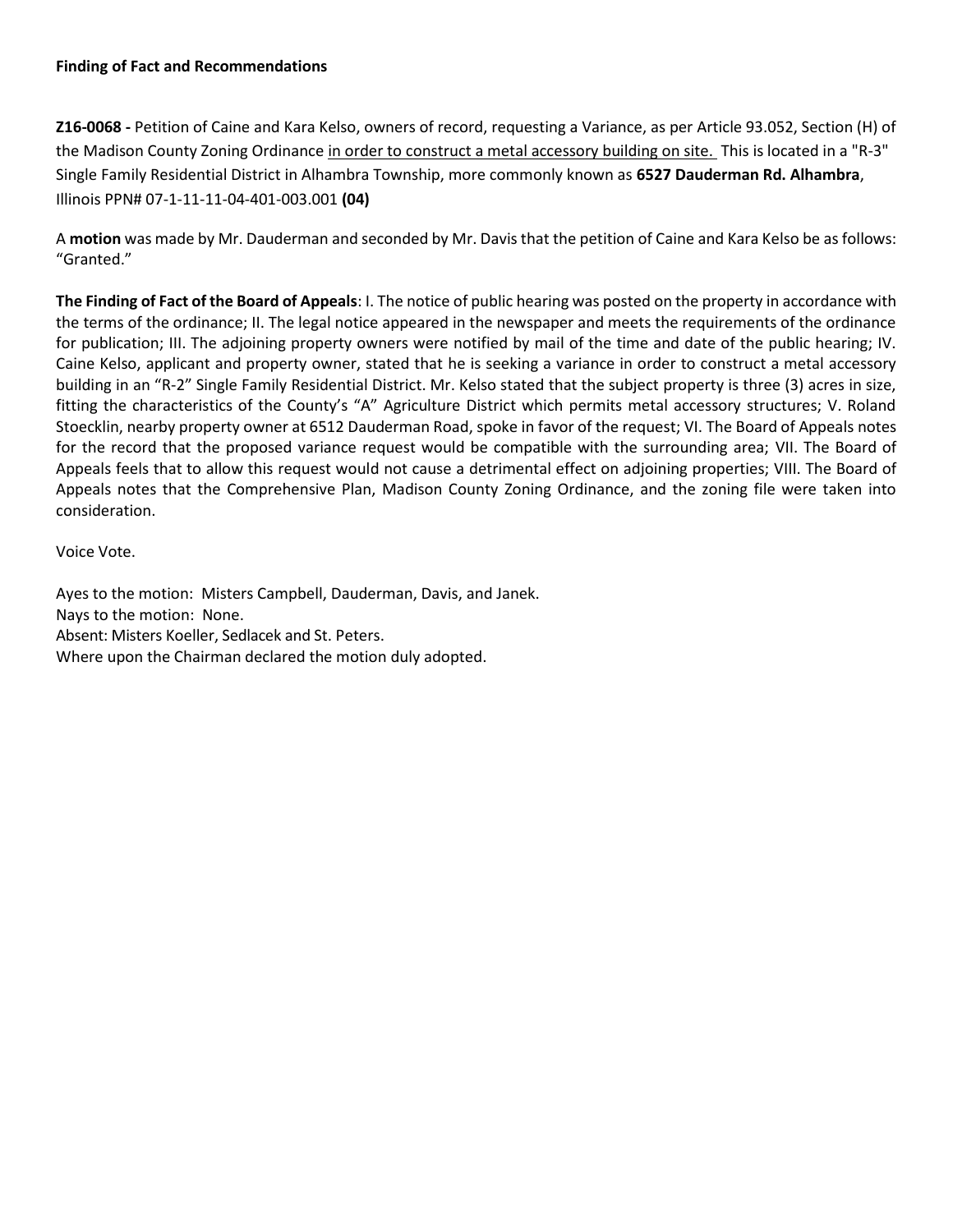## **Finding Of Fact and Recommendations**

**Z16-0067 -** Petition of Craig and Becky Furry, owners of record, requesting a Variance as per Article 92.023, Section (B), Item (2) of the Madison County Zoning Ordinance in order to construct an addition to an existing dwelling that will be 31 feet from the east property line instead of the required 50 feet. This is located in an Agricultural District in Pin Oak Township, more commonly known as **9256 Pin Oak Road, Edwardsville**, Illinois PPN#10-1-16-15-00-000-017 **(11)**

A **motion** was made by Mr. Davis and seconded by Mr. Janek that the petition of Craig and Becky Furry be as follows: I. That the variance request is granted; II. The applicant shall submit a 'Finished Construction' Flood Elevation Certificate within thirty (30) days after the new construction has been completed, confirming that the top of the Finished Floor (lowest) Elevation is a minimum of two (2) feet above the Base Flood Elevation (BFE).

**The Finding of Fact of the Board of Appeals**: I. The notice of public hearing was posted on the property in accordance with the terms of the ordinance; II. The legal notice appeared in the newspaper and meets the requirements of the ordinance for publication; III. The adjoining property owners were notified by mail of the time and date of the public hearing; IV. Craig Furry, applicant and property owner, stated that he is seeking to construct an addition to his property that would be 31 feet from the east property line instead of the required 50. Mr. Furry stated that he and his wife moved to the property two years ago and have four children in a three bedroom home. Mr. Furry stated that his mother who is 88 years old will be moving in with the family in the near future, furthering their need for extra living space. Mr. Furry stated that he is seeking to build towards the east due to a physical restriction of the subject property being located entirely within floodplain. Mr. Furry stated that the addition would be located away from Silver Creek, which is located on the western portion of the property; V. Marvin Furry, adjoining property owner to the south at 9262 Pin Oak Road, spoke in support of the request; VI. Kay Weis, property owner to the east at 8926 State Route 143, spoke in support of the request; VII. The Board of Appeals notes for the record that the proposed variance request would be compatible with the surrounding area; VIII. The Board of Appeals feels that to allow this request would not cause a detrimental effect on adjoining properties; IX. The Board of Appeals notes that the Comprehensive Plan, Madison County Zoning Ordinance, and the zoning file were taken into consideration.

Voice Vote.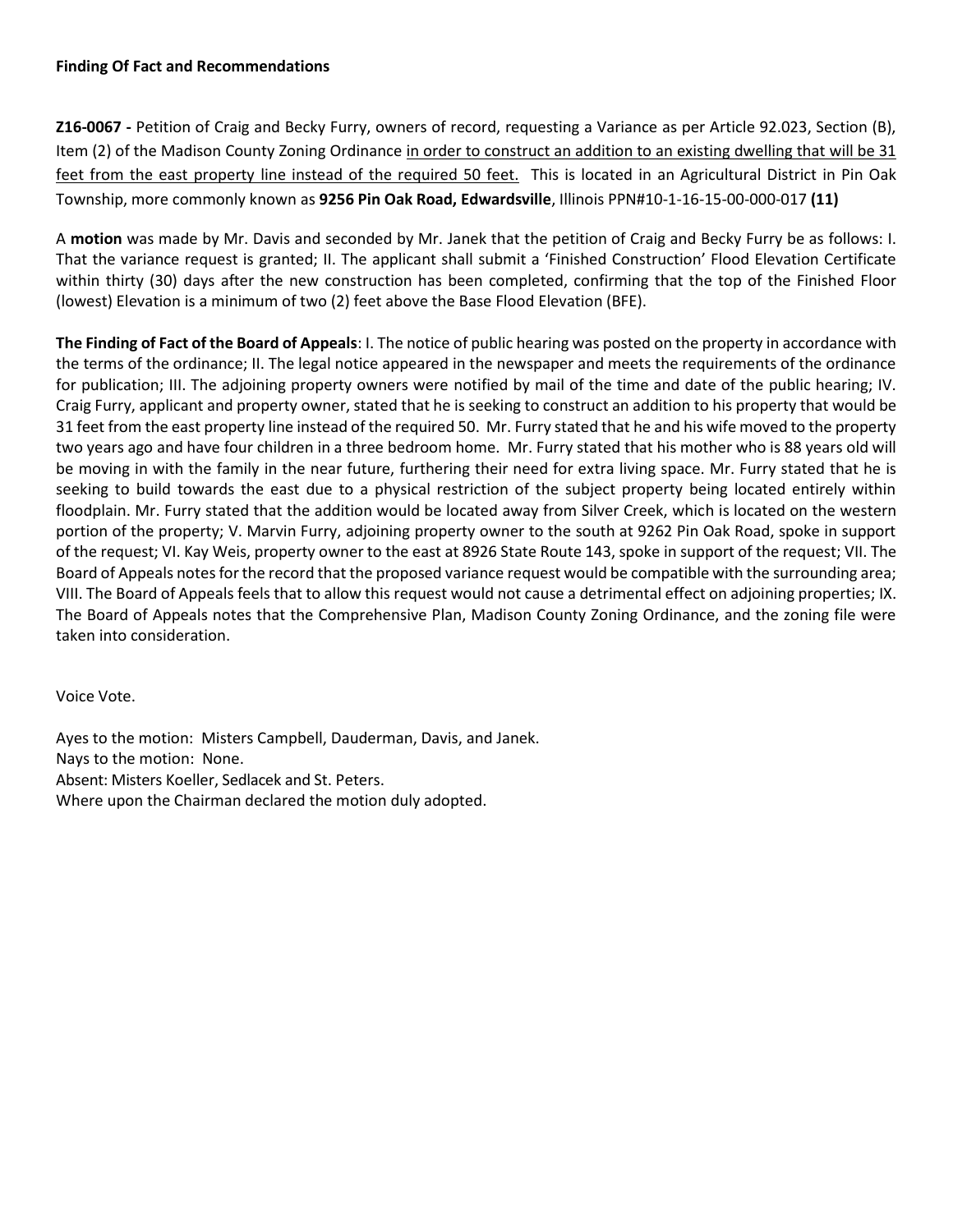# **Finding Of Fact and Recommendations**

**Z16-0069** - Petition of George and Vicky Ingraham, owners of record, requesting a variance as per Article 93.052, Section (H) of the Madison County Zoning Ordinance in order to construct a metal accessory building in an R-2 Single Family Residential District. This is located in Collinsville Township, more commonly known as **230 S. Wilson Heights, Collinsville**, Illinois PPN#13-2-21-13-02-202-015 **(29)**

A **motion** was made by Mr. Campbell and seconded by Mr. Dauderman that the petition of George and Vicky Ingraham be as follows: "Granted."

**The Finding of Fact of the Board of Appeals**: I. The notice of public hearing was posted on the property in accordance with the terms of the ordinance; II. The legal notice appeared in the newspaper and meets the requirements of the ordinance for publication; III. The adjoining property owners were notified by mail of the time and date of the public hearing; IV. George Ingraham, applicant and property owner, stated that he is seeking a variance in order to locate a new metal accessory building in an "R-2" Single Family Residential District. Mr. Ingraham stated that the garage would be for personal use and storage in order to make space in the existing garage attached to the dwelling; V. Mark Leonard, nearby property owner of 119 David Drive, stated that he is an attorney representing himself and various clients. Mr. Leonard inquired about the design of the structure. Mr. Ingraham replied that the structure will be a Morton, steel-framed building with color and trim that match the dwelling and a brown roof. Mr. Leonard stated that there are multiple variances within the subdivision. Chairman Campbell asked Mr. Leonard to clarify his comment. Mr. Leonard stated that there are illegal businesses within the neighborhood in accessory structures. Chairman Campbell informed Mr. Leonard that he would need to call the Planning and Development Department to file a complaint regarding the business activity, and that the subject hearing is in regard to Mr. Ingraham having a metal structure in an "R-2" District for personal use only. Mr. Leonard inquired if the new garage would involve a new entrance along S. Wilson Heights Road. Mr. Ingraham stated that he will utilize his existing driveway entrance only; VI. The Board of Appeals notes for the record that the proposed variance request would be compatible with the surrounding area; VII. The Board of Appeals feels that to allow this request would not cause a detrimental effect on adjoining properties; VIII. The Board of Appeals notes that the Comprehensive Plan, Madison County Zoning Ordinance, and the zoning file were taken into consideration.

Voice Vote.